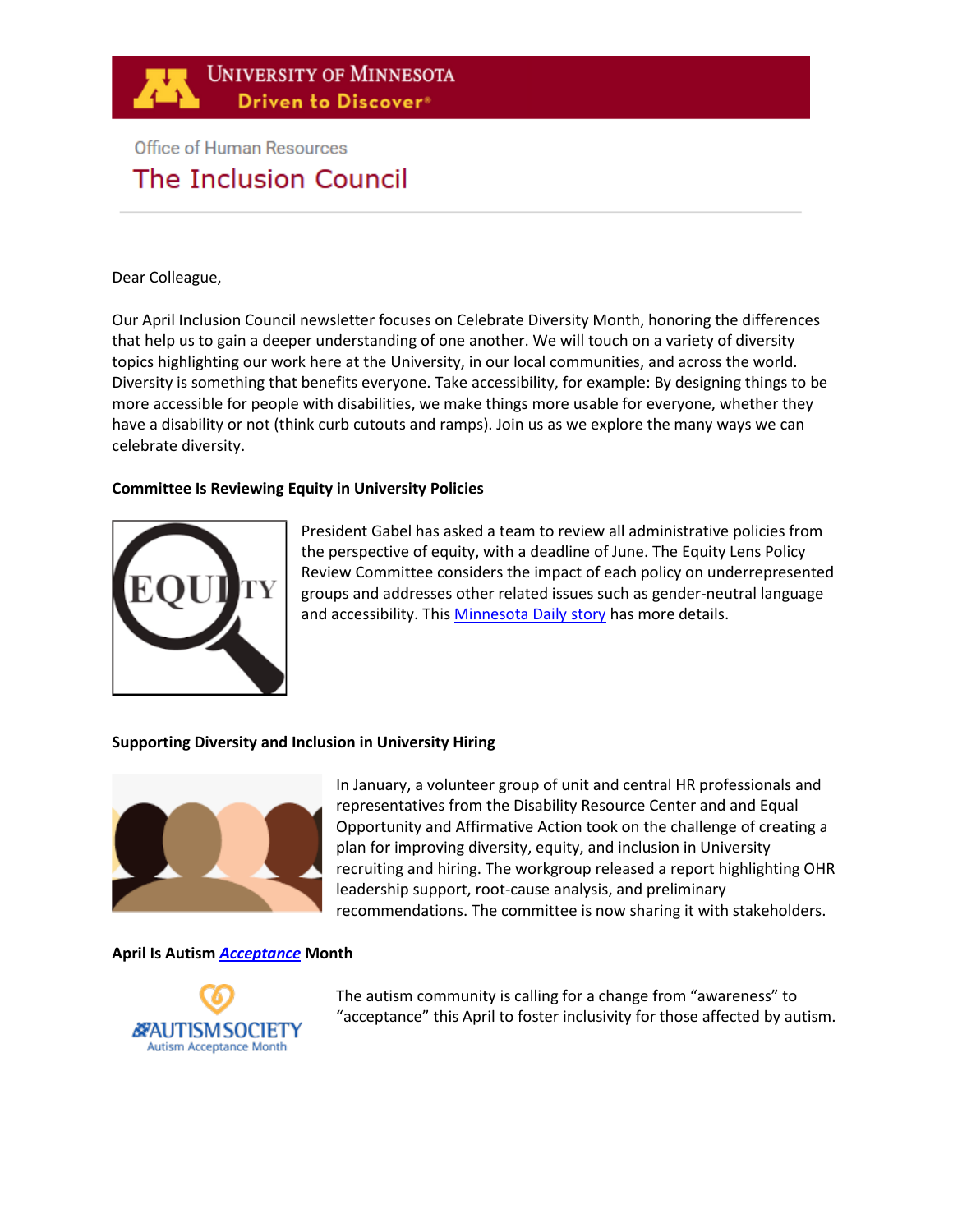### **Cabinet Confirmation Marks a Historic Moment**



We celebrate a historic moment with the U.S. Senate confirmation of Rep. Deb Haaland (D-N.M.) as Secretary of the Interior. Haaland is the first Indigenous person to be confirmed in a presidential cabinet. By March, the Biden administration was on par with the Obama administration for one of the most mixed teams across race and gender at cabinet-level positions. Of secretaries confirmed by the Senate, seven are women, eight are BIPOC, and one is openly gay.

## **[A Powerful Image](https://momentousinstitute.org/blog/equity-why-talk-about-it-with-children)**



Speaking of accessibility, I just love this image (click it to see an enlarged version). Whenever I hear someone say, "That's not fair," I think of this. While fairness or equality means everyone gets the same thing, equity means everyone gets what they need.

## **Links to More Resources**

- U of M resources
	- $\circ$  The [Office for Equity and Diversity](https://diversity.umn.edu/news-events) is a great resource for DE&I news and events.
	- o The [Medical School's Office of Diversity, Equity, and Inclusion i](https://med.umn.edu/odei)s another very useful source.
- [The Diversity Gap.](https://www.feedspot.com/infiniterss.php?_src=feed_title&followfeedid=5121912&q=site:https%3A%2F%2Ffeeds.simplecast.com%2Fc62oK07Q) In this podcast series, Bethaney Wilkinson explores the gap between good intentions and good impact as it relates to diversity, inclusion, and equity. She begins every guest interview by asking, 'When did you first realize you had a race or ethnicity?," which serves as a starting point for a deep discussion of individual experiences, accomplishments, and struggles of each guest.
- [The Will to Change: Uncovering True Stories of Diversity & Inclusion.](https://www.feedspot.com/infiniterss.php?_src=feed_title&followfeedid=5121916&q=site:https%3A%2F%2Fwilltochange.libsyn.com%2Frss) CEOs, bestselling authors, and entrepreneurs visit this regular podcast hosted by Jennifer Brown to talk about their true stories of diversity and inclusion. Brown is an entrepreneur, speaker, and author on diversity and inclusion who works with business leaders to create healthier and more productive workplaces.